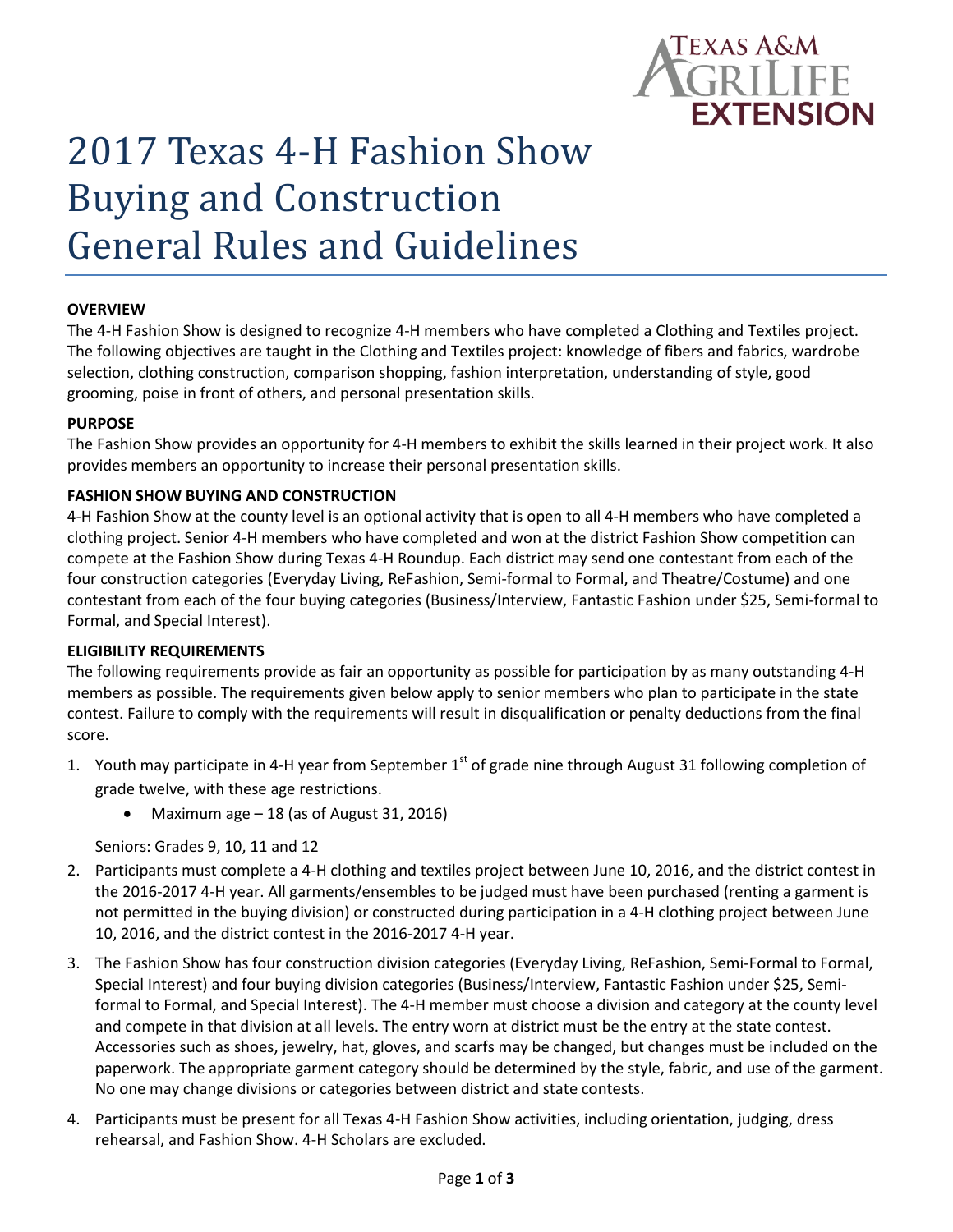5. If the Fashion Show Entry Form does not show that the entry meets the eligibility requirements, the entry will be disqualified.

## **CONSTRUCTION**

- 1. Garments may be constructed by sewing, knitting, or crocheting. Accessories may be purchased.
- 2. All garments worn (garments that are visible i.e., blouse under jacket or vest) during the interview process must be constructed. Close-fitting legwear, tights, and pantyhose do not need to be constructed.
- 3. In Construction, first place winners may enter the same category in which they have previously been awarded a first place entry at State. See related rule in the 2017 4-H Roundup guide.

| <b>Everyday Living</b>   | Includes casual sportswear, weekend-wear, sleepwear, clothing for school, casual after-                                                                                                                                                                                                                                                                                                                                                                                                                 |
|--------------------------|---------------------------------------------------------------------------------------------------------------------------------------------------------------------------------------------------------------------------------------------------------------------------------------------------------------------------------------------------------------------------------------------------------------------------------------------------------------------------------------------------------|
|                          | school events, or hanging out with friends                                                                                                                                                                                                                                                                                                                                                                                                                                                              |
| <b>ReFashion</b>         | The result of modifying existing clothing or fabric item (such as table cloth or curtain) into<br>something more fashionable. The main purpose of ReFashion is creativity, as well as<br>sewing skills. The member designs and sews a wearable garment from previously used<br>garments or fabric item. The completed garment is different from its original use, not just<br>an alteration. (Examples: neck ties sewn together to form a skirt or taking old t-shirts and<br>making them into a skirt) |
| Semi-Formal to<br>Formal | Entry must be designed for semi-formal to formal occasions and made from fabrics<br>intended for the same. Original material must be fabric and not from recycled items.<br>Semi-formal is a little less formal than formal black tie. Ex. For women dresses or stylish<br>pantsuit made of taffeta, chiffon, satin or other similar fabrics. For men dress includes<br>jacket or vest, trousers and a tie. Current fashion does not dictate that a tie is absolutely<br>necessary.                     |
| <b>Theatre/Costume</b>   | Garment intended for use as a costume, which would include stage production. May be<br>sewn from fabric or from another garment. These garments may be unusual or innovative<br>materials; imaginative but wearable.                                                                                                                                                                                                                                                                                    |

## *CATEGORY DESCRIPTION*

#### **NECESSARY FORMS**

The 2017 Texas 4-H Fashion Construction Entry Form is required for participants in the 2017 Texas 4-H Fashion Show.

### **JUDGING CRITERIA**

Fashion Show construction judging is based on the 2017 Fashion Show Construction Score Sheet. A panel of judges will evaluate and score the entries based on their Fashion Show paperwork and interviews.

Presentations will not be permitted during the interview judging. Each garment category will be judged separately. A participant receives a 5 point deduction for not following all Fashion Show requirements, which includes not completing all forms or illegible or incorrect forms, missing orientation, and not turning in donor thank-you notes.

If ties should occur, the ties will be broken using partial scores in the following order.

- 1. Construction skills
- 2. Project goals and project activities
- 3. Knowledge of fiber and fabric characteristics
- 4. Interview
- 5. Outfit selection